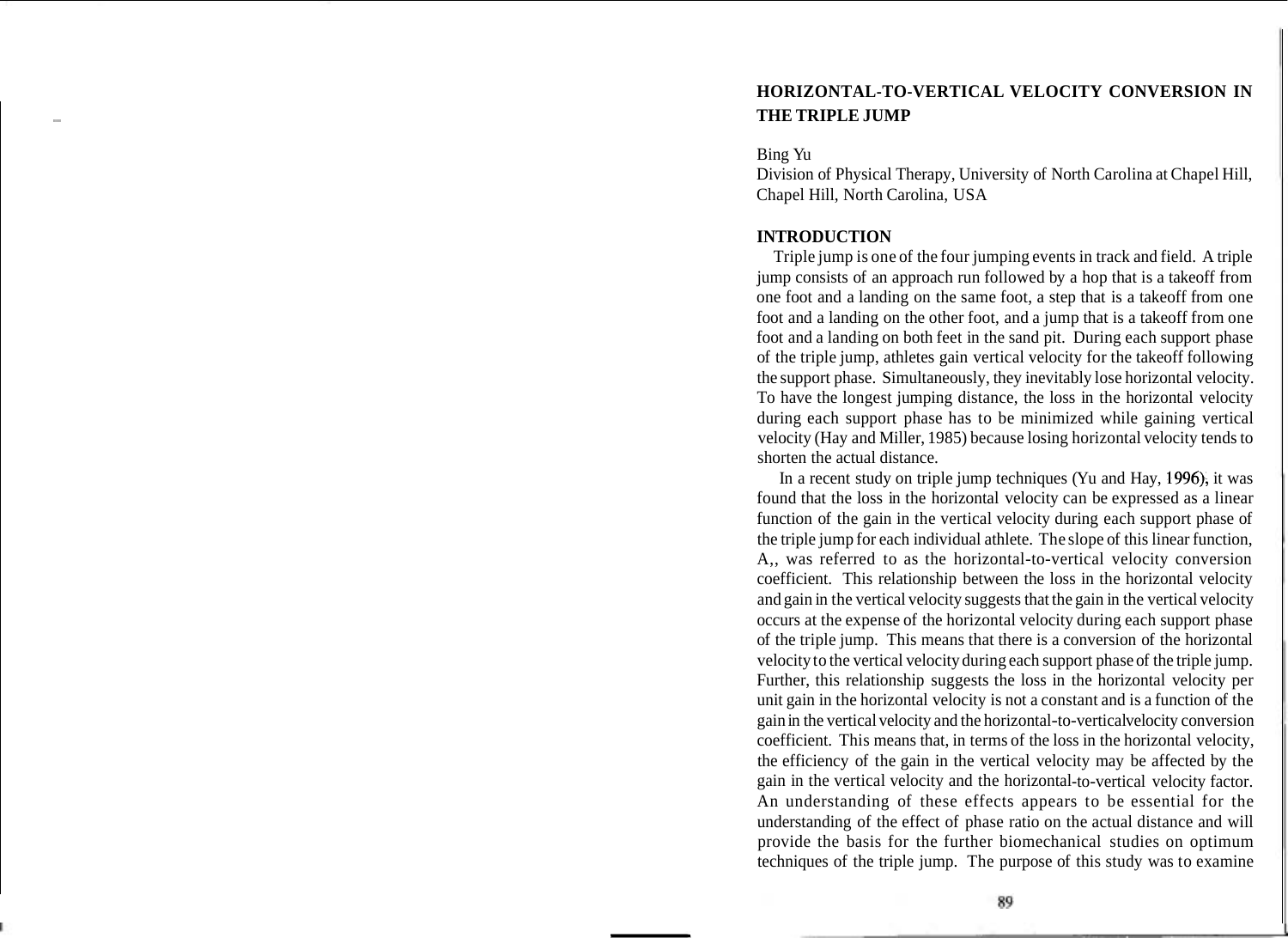the effects of the gain in the vertical velocity and the horizontal-to-vertical velocity conversion coefficient on the horizontal-to-vertical velocity conversion during each support phase of the triple jump.

# **METHODS**

A total of ten elite triple jumpers (six males and four females) were used as the subjects. These subjects included four of the finalists of the men's triple jump competition in the 1992 U.S. Olympic Trials, two of the finalists of the men's triple jump competition in the 1995 U.S. Track and Field i National Championships, two of the finalists of the women's triple jump competitions in the 1990 U.S. Track and Field National Championships, and two of the finalists of the women's triple jump competitions in the 1995 U.S. Track and Field National Championships. Each subject had at least four legal or foul trials in which they completed the full sequence of the jump (that is, they did not abort the jump part way through) and were videotaped in their entirety.

A Direct Linear Transformation procedure with panning cameras (Yu **d**   $d., 1993$ ) was used to collect three-dimensional  $(3-D)$  coordinates of 21 body landmarks. Two S-VHS video cameras were used to record the control object and the performances of the subjects at a frequency of 60 Hz. The total control volume covered the space in which the last two strides of the approach run, the hop, the step, and the jump occurred. A global reference frame was defined so that the x axis was parallel to the runway pointing in the jumping direction; the y axis was perpendicular to the x axis pointing to the left side of the runway; and the z axis was perpendicular to the surface of the runway and pointing upward.

The videotape records of the control object and each of the selected trials were digitized with the aid of a S-VHS videocassette recorder, a 14 inch color monitor, a micro-computer, and Peak2D computer software (Peak Performance Technologies, Denver, CO). Control volume calibrations, mathematical time-synchronization of the digitized two-dimensional (2-D) data from the two cameras, and the transformation from digitized **2-**  D data to real life 3-D coordinate data were all conducted using a set of

customized computer programs. The real-life 3-D coordinate data of 21 body landmarks were filtered using a forth-order Butterworth digital filter (Winter et al., 1974) at a estimated optimum cutoff frequency of 7.4 Hz (Yu and Hay, 1995). The 3- D coordinates of the center of mass of the whole body (G) were calculated using the basic segmental procedure described by Hay (1993) and the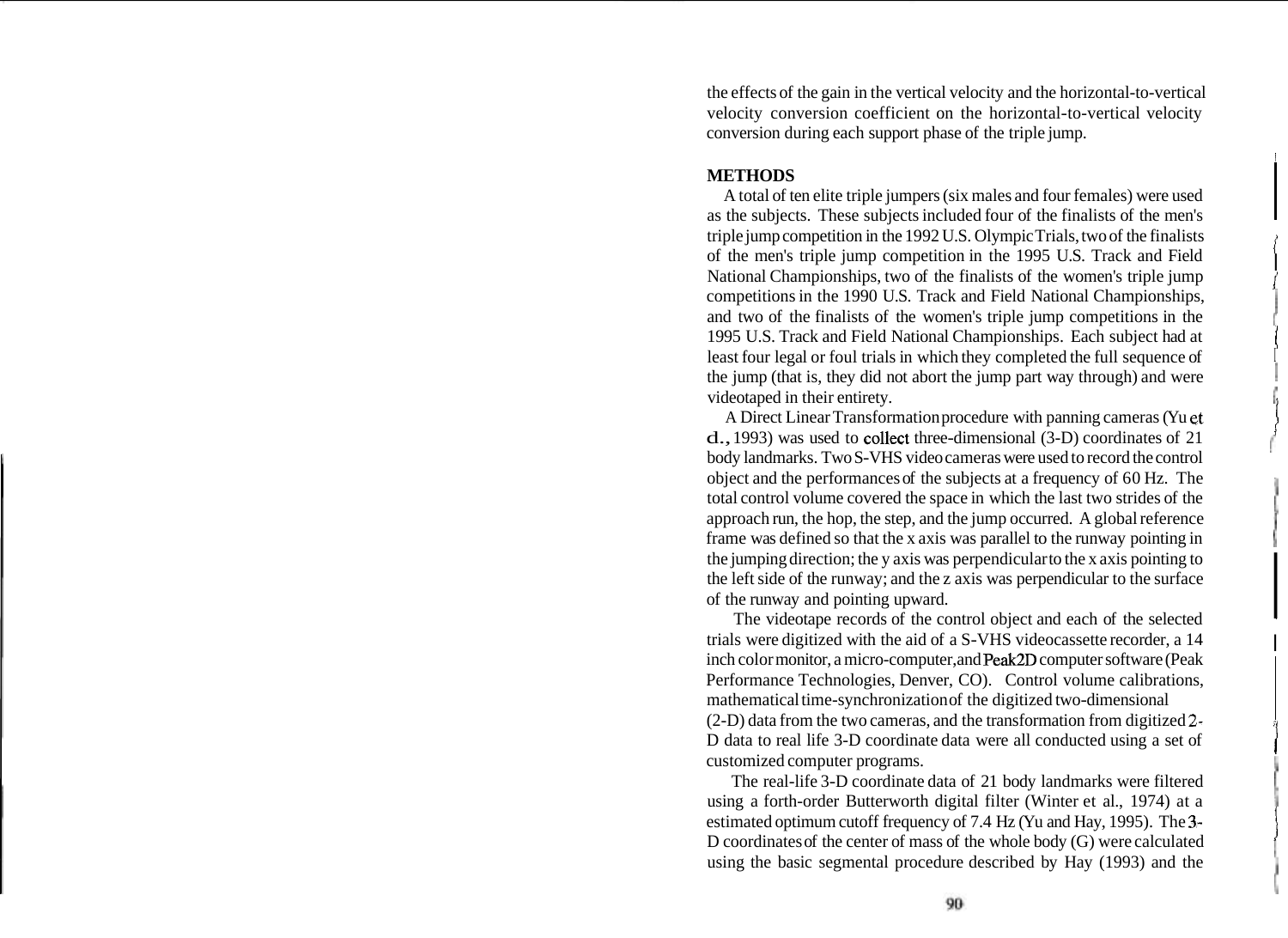segment inertial data of Clauser et al. (1969). The horizontal and vertical velocities at the touchdown and takeoff of each support phase ( $v_{\text{wndi}}$ ,  $v_{\text{wndi}}$ ,  $v_{\text{initial}}$ ,  $v_{\text{initial}}$ ) were determined from the locations of G (Yu and Hay, 1996). The change in each of the horizontal and vertical components of the velocity of G during a given support phase was determined as the difference between the component at the takeoff and the corresponding component at the touchdown of the support phase.

A multiple regression analysis with dummy variables was conducted to determine the relationship between Avx and Avz during the three support phases for each subject. A multiple regression analysis with dummy variables is a statistical procedure used to develop and compare different regression equations using a single multiple regression model. The dummy variables in this kind of regression analysis are used to distinguish different regression equations. The regression model suggested by the results of a previous study (Yu and Hay, 1996) was used as the full model

4. 42. White is a control

中国经济 经工作

 $\Delta v_{nl} = A_0 + B_0 P_l + A_l \Delta v_{nl} + B_l P_l \Delta v_{nl}$ 

A forward elimination procedure was used to determine the optimum regression equation and the magnitudes of  $A$ ,  $B$ ,  $A$ , and  $B$ <sub>1</sub> for each subject. The 0.05 level of confidence was chosen to indicate statistical significance of each regression coefficient and the overall regression.

The horizontal-to-vertical velocity conversion rate for support phase i was designated as  $\lambda_i$  and defined as the ratio of absolute value of  $\Delta v_{x,i}$  to  $\Delta v_{av}$  that is:

$$
\Delta v_{x,i} = \frac{|\Delta v_{x,i}|}{\Delta v_{x,i}} = \frac{|\Delta_0 - B_0 P_i + A_1 \Delta v_{x,i} + B_1 P_i \Delta v_{x,i}|}{\Delta v_{x,i}}
$$

# $(i = 1, 2, 3)$

#### **RESULTS**

A linear relationship between the loss in the horizontal velocity of G and the gain in the vertical velocity of G during support phases was obtained for each subject. The best regression equation for this relationship for each subject was exclusively of the form  $\Delta v_{x,i} = A_0 + B_0 P_i + A_1 \Delta v_{x,i}$ The correlation coefficients for overall regressions ranged from 0.7 1 to 0.95 with p-values less than 0.013.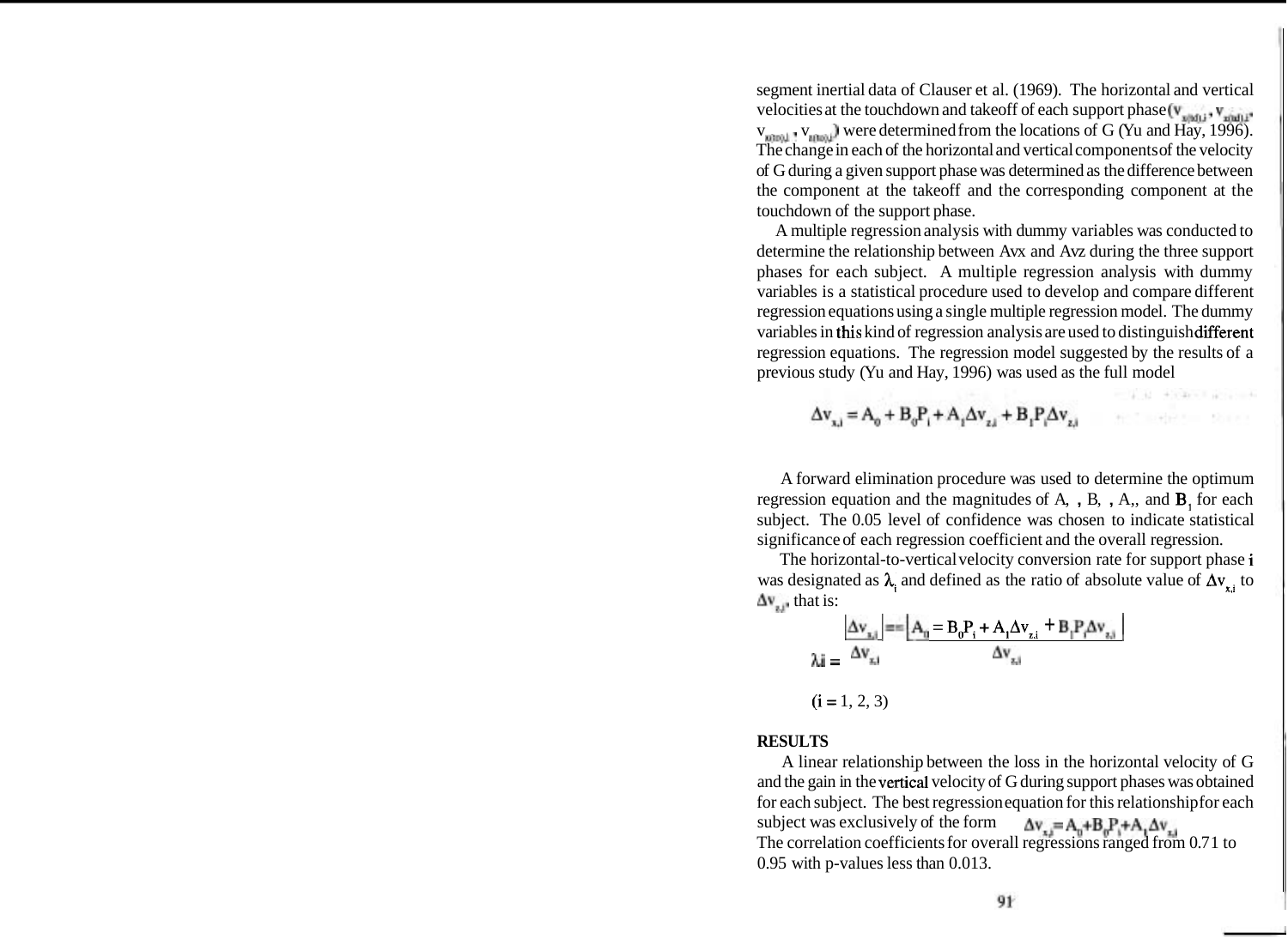The regression coefficients A, and **B,** were functions of A, . Their relationships can be expressed as

$$
A_0 = -0.946 - 2.976A_1
$$

$$
B_0 = 0.296 + 1.167A^2
$$

No evidence suggested that these relationships were significantly different between male and female athletes.

The horizontal-to-vertical velocity conversion rate was simplified as a function of A, and  $\Delta v_{\text{rel}}$ 

$$
\lambda i = \frac{-0.946 - 2.976A_1 + (0.296 + 1.167A_1^2)P_1 + A_1 \Delta v_{21}}{\Delta v_{22}}
$$
  
(i = 1, 2, 3; P<sub>1</sub> = 0, P<sub>2</sub> = P<sub>3</sub> = 1)

The horizontal-to-vertical conversion rates for all three support phases were sensitive to A, and  $\Delta v_{zi}$ . The sensitivity of the conversion rate to  $\Delta v_{zi}$ increased with the increase in the absolute value of A, (Figure 1).



Figure 1. Horizontal-to-vertical velocity conversion rates for the three support phases in the triple jump.

### **DISCUSSION**

The relationship between  $\Delta v_{\rm x,i}$  and  $\Delta v_{\rm z,i}$  for each subject in this study was consistent with those previously reported (Yu and Hay, 1996). This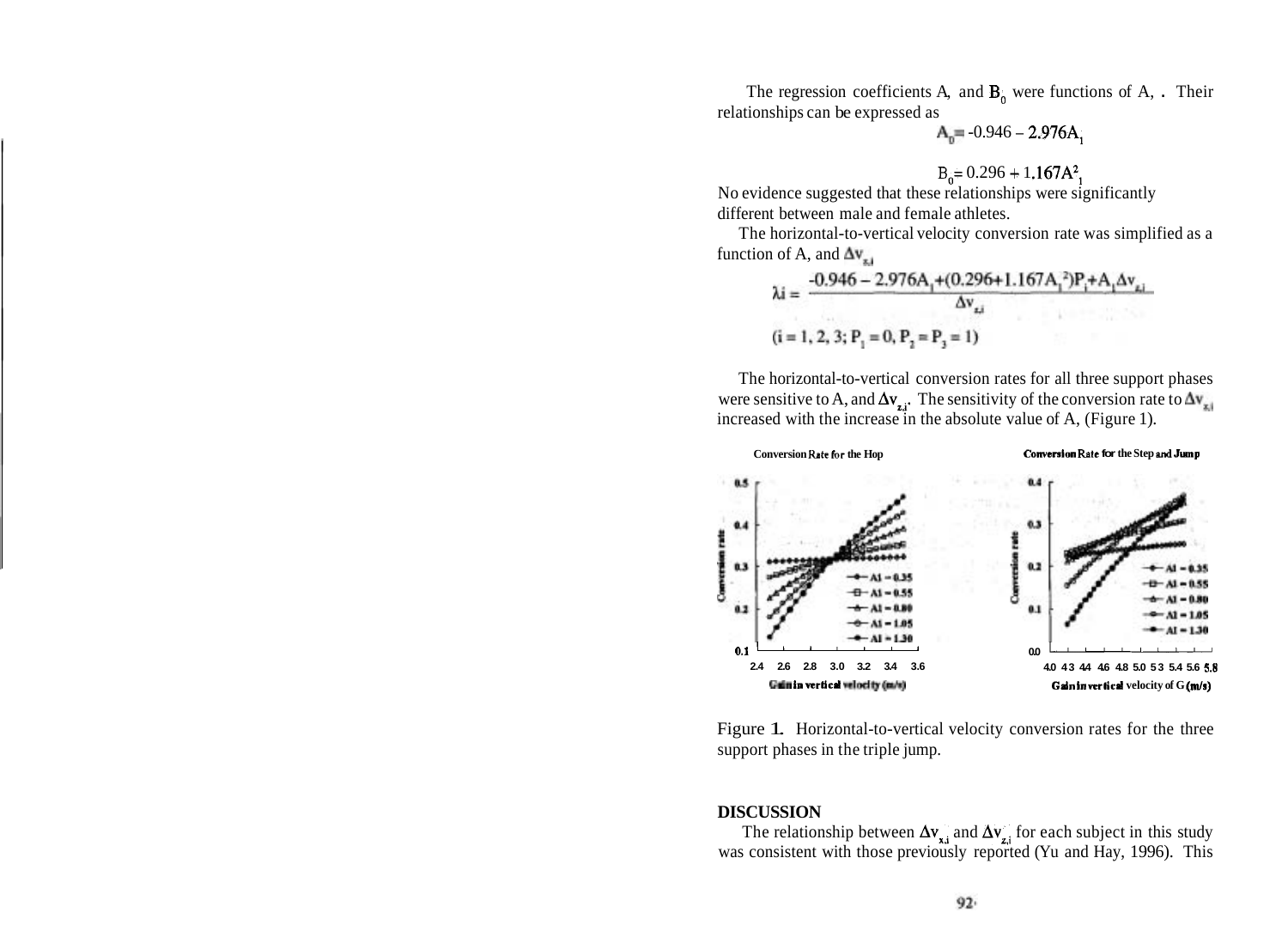relationship between the loss in the horizontal velocity of G and the gain in the vertical velocity of G during each support phase might be a result of the conversion of mechanical energy during the support phase. If this relationship is due to a conversion of kinetic energy from the horizontal to vertical directions, then the magnitude of A, is likely to be a reflection of some physical or technical characteristics of the athlete. One possibility is that the magnitude of A, for a given athlete is a function of the maximum contraction speed of his muscles or the maximum force which his muscles are capable of generating. Another possibility is that the magnitude of A, is a function of the leg stiffness which is the ratio of force generated by the leg and the compression distance of the leg.

The horizontal-to-vertical conversion rate was sensitive to  $A_{n}$ . The results suggest that the greater the absolute value of A, , the lower the conversion rate for a small gain in the vertical velocity but the greater the exchange rate for a large gain in the vertical velocity (Figure I). These results indicate that an athlete with a high absolute value of  $A$ , was efficient in maintaining the horizontal velocity while achieving a small gain in the vertical velocity. Also, an athlete with a low absolute value of A, was efficient in maintaining the horizontal velocity while achieving a large gain in the vertical velocity.

The horizontal-to-vertical conversion rate was sensitive also to  $\Delta v_{\rm z}$ , especially for a high absolute value of A, . The results suggest that, with a given absolute value of A, , the greater is the gain in the vertical velocity of G, the greater is the conversion rate. These results indicate that the greater is the gain the vertical velocity, the greater is the loss in the horizontal velocity per unit gain in the vertical velocity. The horizontal-to-vertical conversion rate was virtually independent of  $\Delta v$ , for a low absolute value ofA, .

The effect of A, on the horizontal-to-vertical velocity conversion rate is the basis before determining the optimum phase ratio for a given athlete (Yu and Hay, 1996). For an athlete with a low absolute value of A, , a long hop distance benefits the actual distance, and a hop-dominated technique is optimum. For an athlete with a high absolute value of A,, a short hop distance benefits the actual distance, and a jump-dominated technique is optimum.

The magnitude of A, may also be a parameter for identifying elite long and triple jumpers. An athlete with low magnitude of A, may be a potential elite long jumper while an athlete with high magnitude of A, may be a potential elite triple jumper.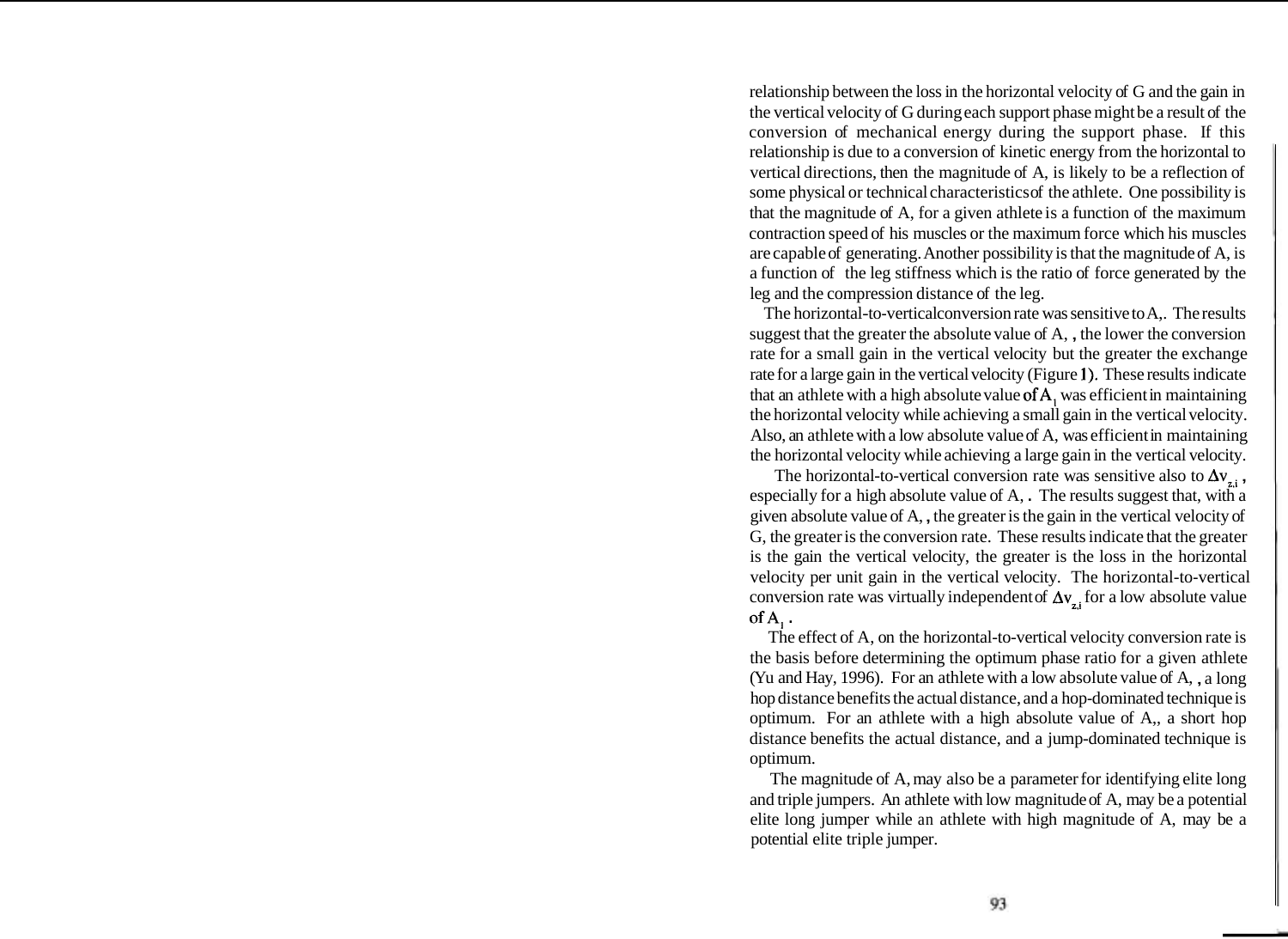### **REFERENCES**

Clauser; C. E., McConville, J.T., and Young, J. W. (1969). Weight, volume and center of mass of segments of the human body. pp. 46-55,59. AMRL Technical Report 69-70, Wright-patterson Air Force Base, OH.

Hay. J. G. (1993). The Biomechanics of Sports Techniaues. 3rd Ed. Englewood Cliffs, NJ: Prentice-Hill.

Hay, J. G. and Miller J. A. (1985). Techniques used in triple jump. International Journal of Sport Biomechanics, 1,185- 196.

Winter, D. A., Sidwall, H. G., and Hobson, D. A. (1974). Measurement and reduction of noise in kinematics of locomotion. Journal of Biomechanics, 7: 157-159.

Yu, B. and Hay, J.G. (1995). Angular momentum and performance in the triple jump: a cross-sectional analysis. Journal of Applied Biomechanics, ru, B. ar<br>the triple jun<br> $\frac{11}{11}$ , 81-102.

Yu, B. and Hay, J.G. (1996). Optimum phase ratio in the triple jump. Journal of Biomechanics. 29(10): 1283-1289.

Yu, B., Koh, T. J., and Hay, J. G. (1993). A panning DLT procedure for three-dimensional videography. Journal of Biomechanics. 26,741-751.

SCHOOL CONTROL 2006 INC. 12

 $\label{eq:2.1} \mathcal{L}_{\text{max}} = \frac{1}{2} \log \left( \frac{1}{\pi} \right) \qquad \text{where} \qquad \mathcal{L}_{\text{max}} = \frac{1}{2} \log \left( \frac{1}{\pi} \right)$ 

Simpson page 1999 - 1999 - 1998 - 1999 - 1999 - 1999 - 1999 - 1999 - 1999 - 1999 - 1999 - 1999 - 1999 - 1999 - 1999 - 1999 - 1999 - 1999 - 1999 - 1999 - 1999 - 1999 - 1999 - 1999 - 1999 - 1999 - 1999 - 1999 - 1999 - 1999 -